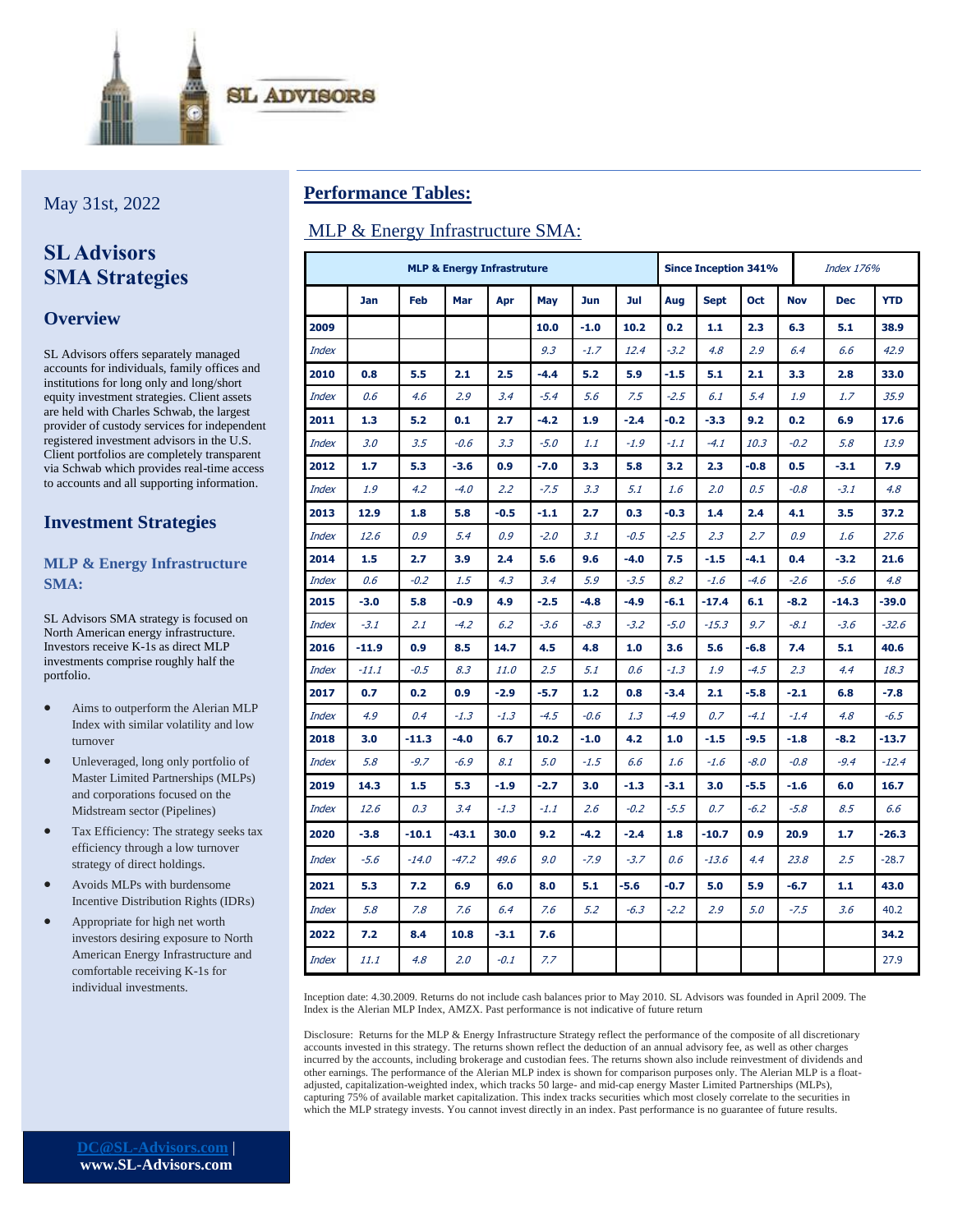

## Low Vol Long Only SMA:

|              | <b>Low Vol Long Only</b> |        |         |        |        |            |                  | <b>Since Inception 170%</b> |             |        |            | <b>Index 188%</b> |            |  |
|--------------|--------------------------|--------|---------|--------|--------|------------|------------------|-----------------------------|-------------|--------|------------|-------------------|------------|--|
|              | <b>Jan</b>               | Feb    | Mar     | Apr    | May    | <b>Jun</b> | Jul              | Aug                         | <b>Sept</b> | Oct    | <b>Nov</b> | <b>Dec</b>        | <b>YTD</b> |  |
| 2012         |                          |        |         |        |        |            |                  | 0.2                         | 1.9         | 0.0    | 1.0        | $-0.2$            | 2.9        |  |
| <b>Index</b> |                          |        |         |        |        |            |                  | $-0.9$                      | 1.0         | 0.0    | $-1.3$     | $-0.3$            | $-1.5$     |  |
| 2013         | 5.8                      | 4.0    | 5.7     | 1.9    | $-2.0$ | 0.2        | 4.1              | $-4.3$                      | 1.0         | 5.4    | 0.8        | 1.1               | 25.9       |  |
| <b>Index</b> | 5.6                      | 2.2    | 5.0     | 4.1    | $-3.0$ | 0.0        | 3.1              | $-4.0$                      | 1.5         | 4.3    | $-0.4$     | $1.2^{\circ}$     | 21.2       |  |
| 2014         | $-3.5$                   | 2.7    | 2.0     | 2.8    | 1.4    | 0.9        | $-2.5$           | 5.1                         | $-0.8$      | 2.2    | 2.5        | $-0.1$            | 13.3       |  |
| <b>Index</b> | $-1.9$                   | 3.7    | 3.2     | 4.0    | 1.6    | 2.0        | $-3.8$           | 4.0                         | $-1.3$      | 4.7    | 2.3        | 0.5               | 20.2       |  |
| 2015         | $-1.4$                   | 2.9    | 1.8     | $-1.2$ | $-0.6$ | $-2.2$     | 2.7 <sub>2</sub> | $-4.4$                      | $-1.0$      | 6.0    | $-2.1$     | $-0.4$            | $-0.2$     |  |
| <b>Index</b> | 0.2                      | 1.3    | $-0.4$  | 0.1    | 0.2    | $-3.0$     | 4.0              | $-3.7$                      | 0.2         | 6.0    | 0.0        | 1.0               | 5.6        |  |
| 2016         | 1.5                      | 1.6    | 5.4     | 0.1    | 2.4    | 7.5        | $-0.7$           | $-2.0$                      | 0.5         | $-2.4$ | 1.4        | 2.7               | 19.1       |  |
| <b>Index</b> | $-0.6$                   | 4.2    | 8.8     | 0.3    | $-0.3$ | 4.0        | 4.6              | $-1.5$                      | $-0.3$      | $-2.8$ | 2.6        | 2.3               | 22.7       |  |
| 2017         | 0.8                      | 3.7    | 0.5     | $-0.5$ | 0.9    | $-0.5$     | 2.2              | $-1.6$                      | 0.5         | $-0.9$ | 2.3        | 2.6               | 10.1       |  |
| <b>Index</b> | 1.8                      | 3.4    | $-0.6$  | $-1.1$ | 0.9    | 0.4        | 0.7              | $-0.3$                      | 2.4         | 0.8    | 3.6        | $-0.1$            | 12.3       |  |
| 2018         | 2.2                      | $-6.1$ | $-0.7$  | $-2.2$ | 0.9    | 3.5        | 3.7              | $-0.1$                      | 0.4         | $-2.2$ | 3.1        | $-8.3$            | $-6.6$     |  |
| <b>Index</b> | 0.3                      | $-6.7$ | 0.5     | 0.9    | 1.9    | 2.3        | 2.0              | 0.4                         | $-0.3$      | $-2.5$ | 3.5        | $-7.6$            | $-5.9$     |  |
| 2019         | 6.7                      | 3.1    | 4.4     | 2.9    | $-1.7$ | 3.8        | 1.1              | 1.3                         | 0.5         | $-2.1$ | 1.8        | 2.5               | 27.0       |  |
| <b>Index</b> | 8.7                      | 1.8    | 1.5     | 0.9    | $-6.2$ | 6.0        | 0.1              | $-3.1$                      | 5.6         | $-0.1$ | 2.0        | 2.7               | 20.8       |  |
| 2020         | 1.5                      | $-8.4$ | $-15.0$ | 10.4   | 4.1    | $-1.3$     | 3.4              | 3.3 <sub>1</sub>            | $-2.5$      | $-3.7$ | 9.2        | 1.3 <sub>1</sub>  | $-0.5$     |  |
| <b>Index</b> | $-3.9$                   | $-9.5$ | $-20.6$ | 10.7   | 1.3    | $-0.6$     | 2.6              | 1.9                         | $-2.7$      | $-1.1$ | 13.6       | 2.8               | $-9.7$     |  |
| 2021         | $-3.5$                   | $-0.2$ | 8.8     | 3.4    | 2.2    | $-0.7$     | 0.9              | $-0.5$                      | $-1.9$      | 4.1    | $-2.8$     | 7.0               | 17.4       |  |
| <b>Index</b> | 2.1                      | 3.2    | 9.4     | 3.5    | 2.3    | $-1.9$     | $-0.5$           | 1.5                         | $-4.0$      | 2.0    | $-2.6$     | 8.7               | 25.3       |  |
| 2022         | $-0.9$                   | $-0.3$ | 3.7     | $-0.1$ | $-0.6$ |            |                  |                             |             |        |            |                   | 1.7        |  |
| <b>Index</b> | 0.9                      | $-0.8$ | 5.2     | $-1.2$ | 2.8    |            |                  |                             |             |        |            |                   | 7.0        |  |

**Low Vol Long Only SMA:**

This strategy utilizes stocks of stable companies with high dividend yields to generate income with capital appreciation by investing in a diverse and unleveraged portfolio of U.S. equities.

- Companies are selected that possess a history of steady earnings growth, attractive dividend yields and are less volatile than the overall market.
- Academic research has shown the Capital Asset Pricing Model (CAPM) fails to explain risk-adjusted returns and that lower volatility stocks have outperformed over long periods of time.

The Index is the S&P 500 Low Volatility High Dividend Index including dividends. Past performance is not indicative of future returns

Disclosure: The objective of this strategy is to: (1) generate equity market returns over full market cycle with lower volatility (2) outperform S&P500 during periods of significant stock market underperformance (3) generate higher dividend income than the S&P500. Returns for the Low Vol Long Only Strategy reflect the performance of a composite comprised of all discretionary accounts invested in this strategy. The returns shown reflect the deduction of an annual advisory fee, as well as other charges incurred by the accounts, including brokerage and custodian fees. The returns shown also include reinvestment of dividends and other earnings. The performance of the S&P 500 Low Volatility High Dividend index is shown for comparison purposes only. The S&P 500 Low Volatility High Dividend index measures performance of the 50 least-volatile high dividendyielding stocks in the S&P 500. This index tracks securities which most closely correlate to the securities in which the Low Vol Long Only strategy invests. Past performance is no guarantee of future results. You cannot invest directly in an index.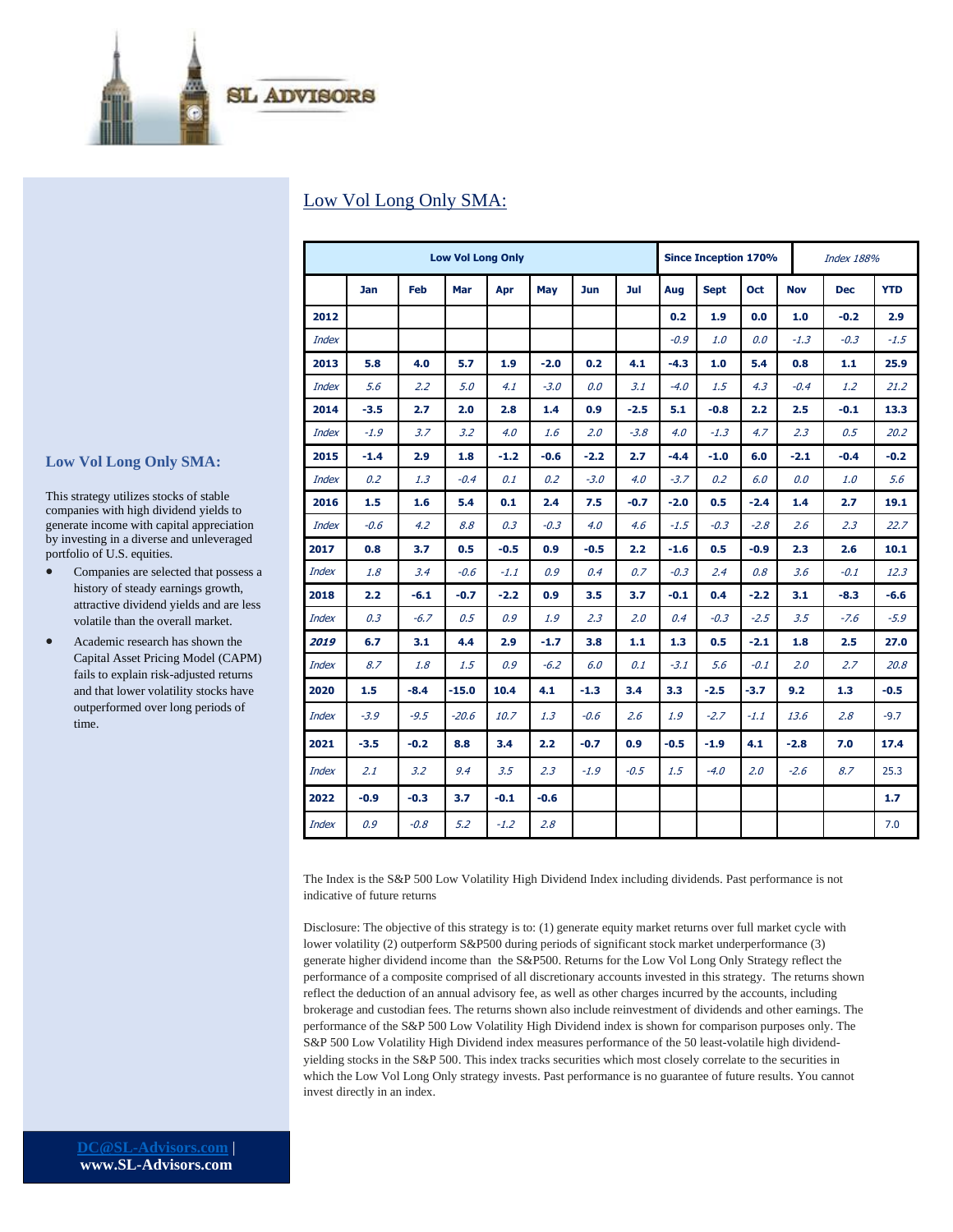

### Low Vol Hedged SMA:

|              | <b>Low Vol Hedged</b> |        |        |              |                  |             |        |        | <b>Since Inception 52%</b> | Index $-4%$ |            |            |               |
|--------------|-----------------------|--------|--------|--------------|------------------|-------------|--------|--------|----------------------------|-------------|------------|------------|---------------|
|              | <b>Jan</b>            | Feb    | Mar    | <b>April</b> | May              | <b>June</b> | July   | Aug    | <b>Sept</b>                | Oct         | <b>Nov</b> | <b>Dec</b> | <b>YTD</b>    |
| 2011         |                       |        |        |              |                  |             |        |        |                            | 0.3         | 0.3        | 3.6        | 4.3           |
| <b>Index</b> |                       |        |        |              |                  |             |        |        |                            | 0.6         | $-0.2$     | 0.2        | 0.6           |
| 2012         | $-3.5$                | $-2.0$ | $1.2$  | 1.7          | 1.2              | 2.2         | 1.1    | $-1.3$ | 0.5                        | 0.8         | 0.6        | $-0.6$     | 1.9           |
| <b>Index</b> | 0.4                   | $-0.8$ | $-1.2$ | $-1.5$       | $-0.4$           | $-1.5$      | $-0.1$ | $-0.1$ | $-0.3$                     | 0.2         | 0.5        | 0.1        | $-4.7$        |
| 2013         | 2.9                   | 3.5    | 4.1    | 0.9          | $-2.8$           | 1.1         | 1.4    | $-3.0$ | $-0.4$                     | 3.2         | $-0.7$     | $-0.4$     | 10.0          |
| <b>Index</b> | 0.4                   | 0.2    | 0.0    | 0.5          | 0.2              | $-0.6$      | 0.6    | $-1.6$ | $-0.1$                     | 1.4         | 0.6        | 0.2        | $1.7^{\circ}$ |
| 2014         | $-1.6$                | 0.0    | 1.9    | 2.4          | 0.3              | 0.0         | $-2.2$ | 3.1    | 0.2                        | 0.9         | 1.2        | 0.3        | 6.7           |
| <b>Index</b> | 0.7                   | 0.7    | 0.6    | 0.6          | $-1.8$           | 0.4         | 0.2    | 0.9    | 0.3                        | 1.0         | $-0.1$     | 0.0        | 3.6           |
| 2015         | $-0.1$                | $-0.1$ | 2.8    | $-2.0$       | $-1.1$           | $-1.0$      | 2.0    | $-1.2$ | 1.0                        | 1.6         | $-1.9$     | 1.5        | 1.3           |
| <b>Index</b> | 0.1                   | 0.5    | 1.0    | $-1.5$       | $-0.4$           | 1.1         | 1.4    | 0.2    | 2.0                        | 1.1         | $-0.5$     | 0.3        | 5.5           |
| 2016         | 3.6                   | 1.4    | 2.2    | $-0.6$       | 1.2 <sub>1</sub> | 7.5         | $-2.7$ | $-2.5$ | $-0.1$                     | $-1.4$      | $-0.9$     | 2.3        | 9.9           |
| <b>Index</b> | $-0.2$                | $-1.5$ | $-0.8$ | $-1.9$       | 0.4              | $-1.0$      | 1.2    | $-0.4$ | 0.4                        | $-0.1$      | 0.0        | -1.1       | $-5.1$        |
| 2017         | $-0.4$                | 2.3    | 0.5    | $-1.0$       | 0.1              | $-1.0$      | 0.7    | $-1.9$ | $-0.6$                     | $-1.9$      | 1.3        | 2.4        | 0.0           |
| <b>Index</b> | 0.7                   | 0.0    | 0.7    | 0.1          | $-1.5$           | 0.6         | 0.5    | 0.9    | 0.6                        | $-0.3$      | 0.0        | $-0.8$     | 1.7           |
| 2018         | $-0.4$                | $-5.2$ | 0.9    | $-3.4$       | $-0.9$           | 1.6         | 2.2    | -0.9   | $-0.5$                     | 1.5         | 1.8        | $-3.6$     | $-6.9$        |
| <b>Index</b> | 1.2                   | $-0.3$ | $-0.2$ | $-0.1$       | 0.1              | $-0.6$      | 0.1    | 0.3    | $-1.0$                     | $-0.9$      | $-1.6$     | $-0.7$     | $-3.5$        |
| 2019         | 1.9                   | 0.8    | 3.7    | 1.4          | 0.9              | 0.8         | 0.6    | 1.8    | $-0.1$                     | $-3.2$      | $-0.1$     | 1.3        | 10.1          |
| <b>Index</b> | 0.4                   | $-1.4$ | 0.7    | $-0.5$       | $-0.1$           | $-0.1$      | $-0.3$ | $-1.0$ | 1.6                        | 0.5         | $-1.9$     | 0.7        | $-1.6$        |
| 2020         | 1.0                   | $-4.6$ | $-7.0$ | 0.1          | 0.1              | 0.0         | 0.0    | $-0.8$ | $-0.6$                     | $-1.3$      | 2.9        | 0.0        | $-9.9$        |
| <b>Index</b> | $-1.4$                | $-0.6$ | $-5.9$ | $-0.9$       | 2.0              | 1.9         | $-1.8$ | 0.7    | $-0.8$                     | 0.5         | 2.3        | 0.3        | $-3.9$        |
| 2021         | $-1.9$                | $-0.7$ | 4.0    | 0.4          | 1.7              | $-1.4$      | $-1.3$ | $-1.7$ | 0.9 <sub>2</sub>           | $-0.2$      | $-1.8$     | 3.3        | 1.0           |
| <b>Index</b> | 1.0                   | 0.2    | 1.3    | 0.6          | 0.3              | $-0.9$      | $-0.9$ | $-0.3$ | 0.1                        | $-1.2$      | $-0.3$     | 1.2        | 1.0           |
| 2022         | 2.1                   | 1.4    | 0.9    | 2.8          | $-0.5$           |             |        |        |                            |             |            |            | 6.9           |
| <b>Index</b> | 0.5                   | 0.0    | $-0.3$ | 0.6          | 0.2              |             |        |        |                            |             |            |            | 0.8           |

The Index is the HRX Equity Market Neutral Index. Past performance is not indicative of future returns.

Disclosure: Returns for the Low Vol Hedged Strategy reflects the performance of the composite of all discretionary accounts invested in this strategy. The returns shown reflect the deduction of an annual advisory fee, as well as other charges incurred by the accounts, including brokerage and custodian fees. The returns shown also include reinvestment of dividends and other earnings. The performance of the HFRX EM Neutral Index is shown for comparison purposes only. The HFRX EM Neutral Index consists of hedge funds that employ quantitative techniques to construct portfolios which are intended to be uncorrelated with equity markets. HFRX EM Neutral Index is presented as it is a reasonable comparison for Low Vol Hedged which seeks to generate returns while remaining uncorrelated with equities. You cannot invest directly in an index.

Indexes and benchmarks may not directly correlate or only partially relate to portfolios managed by SL Advisors as they have different underlying investments and may use different strategies or have different objectives than portfolios managed by SL Advisors (e.g. The Alerian index is a group MLP securities in the oil and gas industries). Portfolios may not include the same investments that are included in the Alerian Index. The S & P Index and HFR Index do not directly relate to investment strategies managed by SL Advisors.

#### **Low Vol Hedged SMA:**

This strategy holds a portfolio of stocks similar to the characteristics of those in the Low Vol Long Only Strategy with a short S&P500 position with the objective of making the portfolio beta neutral while still maintaining a net long equity exposure. This strategy may be considered as a substitute for a portion of an investor's fixed income allocation.

- Historically this strategy has exhibited monthly swings comparable to corporate bonds, and given the relative attractiveness of equities compared with investment grade bonds we believe it has a more attractive return outlook.
- Over long periods of time, high beta stocks tend to under-perform and low beta stocks tend to out-perform, on a risk-adjusted basis, which is inconsistent with predicted performance by the CAPM. This strategy attempts to take advantage of this persistent anomaly.

**[DC@SL-Advisors.com](mailto:DC@SL-Advisors.com)** | **www.SL-Advisors.com**